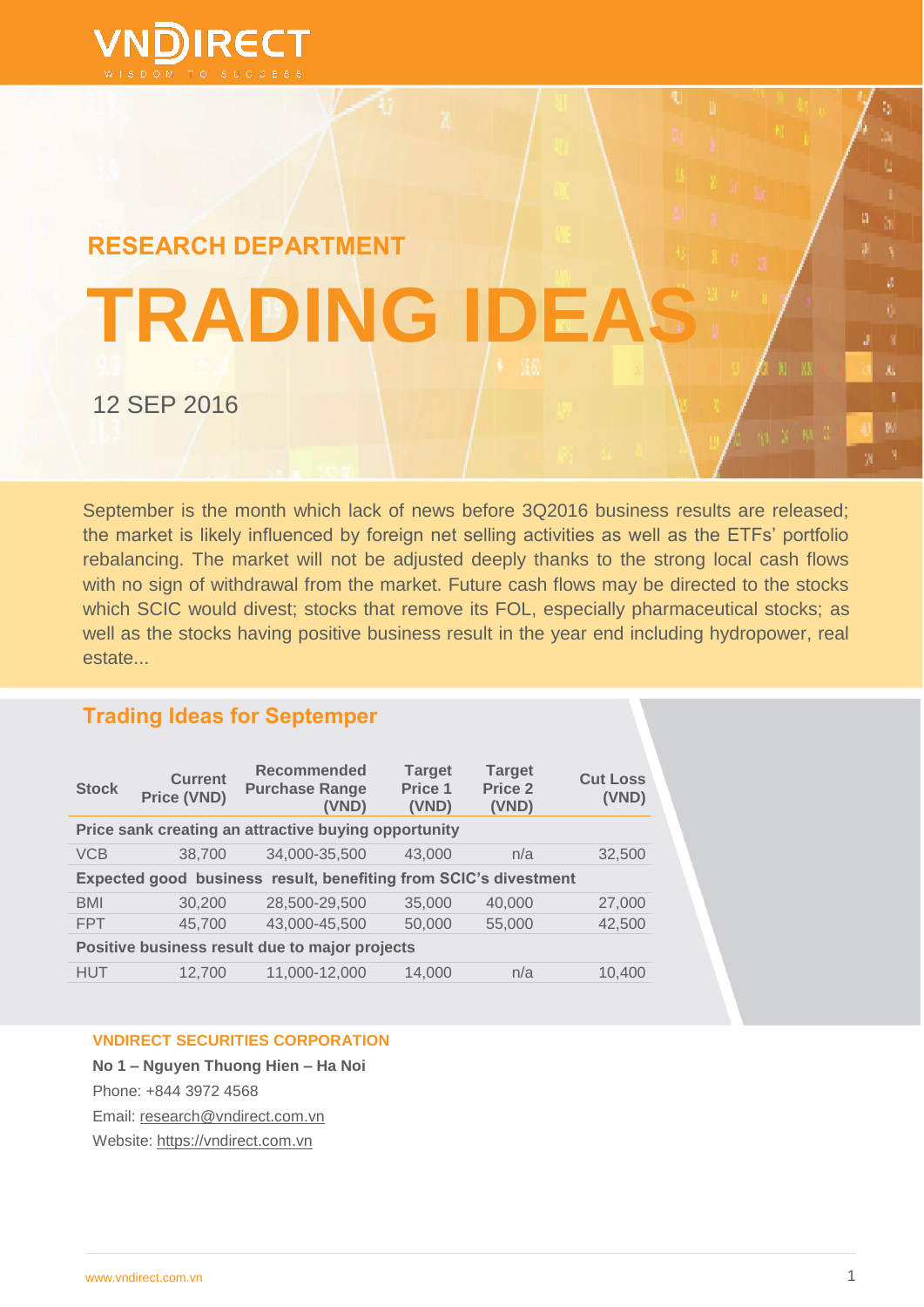

### **INDICES MOVEMENT**





 *Source: VNDIRECT*



### *Source: VNDIRECT*

11.500

 $0.000$ 

### **Top 10 gainers Stock** % Increase **Current Price BWA** 228.6%  $C40$  $400.09$

| $\sim$          | 1 U U . U 7 U | c.vvv  |
|-----------------|---------------|--------|
| <b>SIC</b>      | 121.0%        | 20,100 |
| <b>VHF</b>      | 104.5%        | 13,700 |
| <b>SPD</b>      | 104.0%        | 5.100  |
| <b>BHP</b>      | 88.9%         | 13.600 |
| <b>VES</b>      | 45.5%         | 1.600  |
| <b>DLR</b>      | 43.3%         | 8.600  |
| C <sub>I5</sub> | 42.2%         | 14,500 |
| <b>NPH</b>      | 40.0%         | 14.700 |

### *Source: VNDIRECT*

### **Top 10 losers**

| <b>Stock</b> | % Decrease | <b>Current Price</b> |
|--------------|------------|----------------------|
| <b>TNT</b>   | $-72.8%$   | 7,600                |
| KCB          | $-54.7%$   | 2,900                |
| <b>TGP</b>   | $-51.4%$   | 1,700                |
| <b>ATA</b>   | $-48.1%$   | 1,400                |
| PIS          | $-47.4%$   | 5,100                |
| <b>VNF</b>   | $-45.2%$   | 52,100               |
| PΠ           | $-39.0%$   | 3,600                |
| <b>HHV</b>   | $-38.2%$   | 6,300                |
| <b>NDP</b>   | $-38.0%$   | 17,100               |
| <b>SSF</b>   | $-38.0%$   | 13,200               |

*Source: VNDIRECT*

### **MARKET MOVEMENT FROM AUG 15 TO SEP 09:**

The VN-INDEX has moved sideways within the band 650-680 thanks to the main contribution from VNM. After officially lifting its FOL to 100% and being forecast of being included in the ETFs" portfolios, VNM increased from VND137,000 to VND156,000 to become the main pillar of the market before the correction in recent previous sessons. Besides, VCB also significantly soared until Bloomberg released the news GICs buying 7% VCB stake at the price lower than investors" expectation. Thus, VCB turned from a "market supporter" in the second half of Aug to become the "burden" creating pressure on the index.

Steel stocks remained to be "bright star" when maintaining the upward trend with such highlights stock as HPG, HSG and NKG. With strong profit growth in 2016, steel stocks' valuation by P/E ratio is still relatively cheap (P/E fluctuated from 5-8 times), however it should be noted that these current favorable factors (safeguard measures on steel imports) could not possibly be maintained for next years.

Starting from DMC"s official FOL removal since Sep 05, pharmaceutical sector immediately attracted the attention of investors as many of these stocks have surged and absorbed strong cash flows. Market expects TRA, DHG and IMP to lift its FOL like DMC so pharmaceutical industry group could be a noteworthy sector for the last 3 months of 2016.

In early Sep, the information of South Korea's Hanjin shipping filed for bankruptcy protection in the US - described as "Lehman Brothers" of Logistics industry - appreared on the market; however, this event did not impact listed companies significantly. In particular, the listed port companies confirmed that they were impacted a little or not impacted, while exporters such as fisheries groups also said they did not face any difficulty from this incident. The maritime transport services are still oversupplied currently, thus Hanjin's bankruptcy will not create great pressure to increase freight charges.

In addition, investors can pay attention in some sectors from now to the end of 2016, including hydropower, real estate and construction thanks to the expectation of positive business results at year end.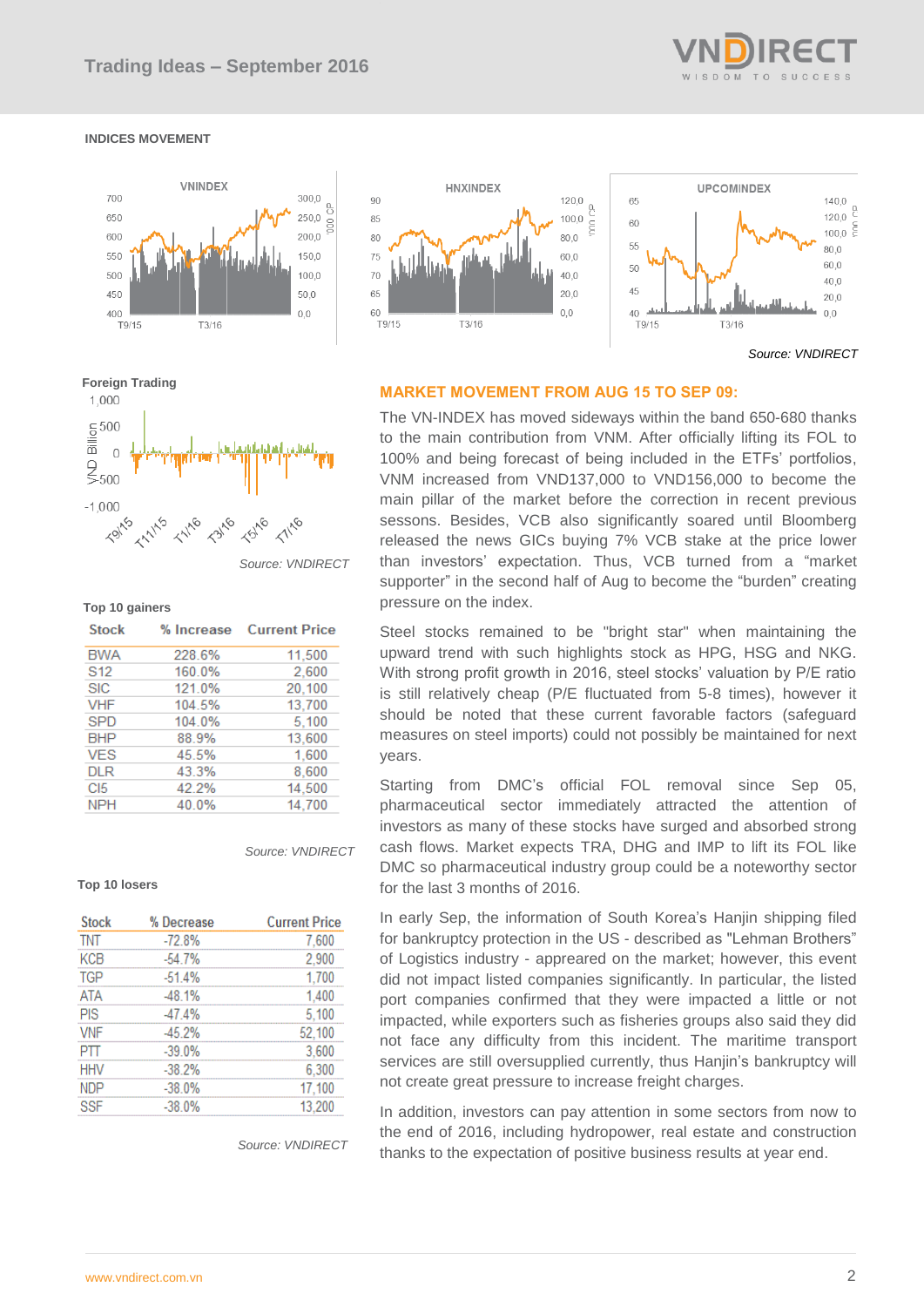

### **MARKET FORECAST FOR SEPTEMBER**

The market could be put under correction pressure in the middle of September when two ETFs rebalance and most of large-cap stocks will be sold. However, we observed that the local cash flows are relatively large and has no signs of withdrawing from the market. Besides, there is no further supportive news or motivation for the market to break its former top of 680. Therefore, we think the index can continue to slightly decrease or accumulate within the range 640- 670 for the rest of September.

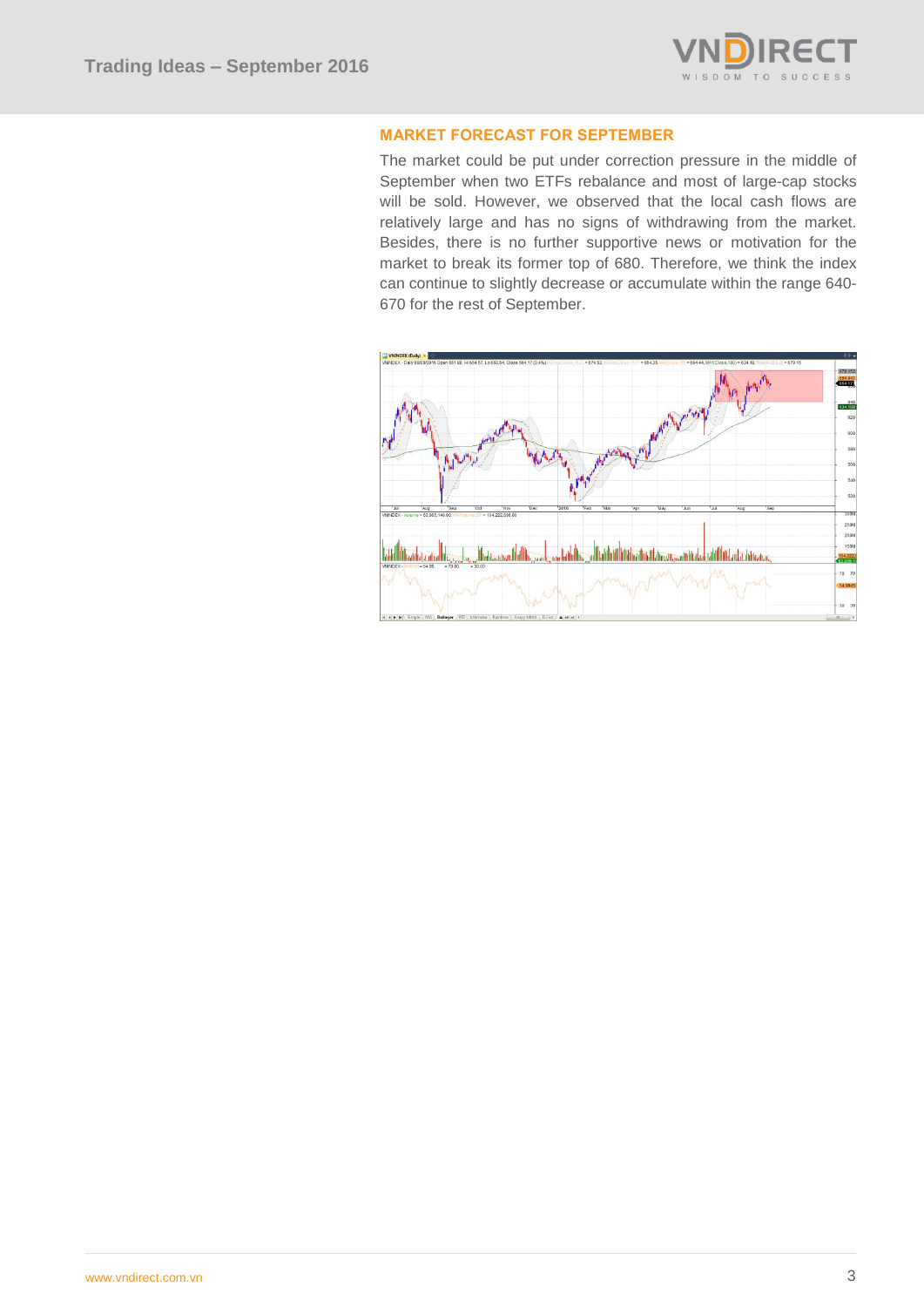

# **BANK FOR FOREIGN TRADE OF VIETNAM JSC (VCB VN)**

38 700 28.000-41.700

> 2.258 21.25x

> > $2.82x$

77 1%

15.0%

2 359 035

Thi Khanh Hien Tran – [hien.trankhanh@vndirect.com.vn](mailto:hien.trankhanh@vndirect.com.vn)

| <b>STOCK INTOFMATION</b> |
|--------------------------|
| Current price (VND)      |
| 52-week range (VND)      |

Mizuho Corporate Bank Ltd

10-day trading average

EPS trailing (VND)

P/E trailing P/B trailing

**Shareholders State Bank of Vietnam** 

 $\sim$   $\sim$ 

### **HIGHTLIGHT:**

**Selling price offered to Singapore's GIC Private Ltd. (GICS) below the expected price of most investors**: At the end of Aug, GICS signed a memorandum of acquiring 7.7% stake in VCB. However, according to Bloomberg, GICS"s investment would not exceed US\$400mn, equivalent to approx. VND40,000/share (equilavent to VND29,000/share after the dividend payment). Since such price was relatively lower than VCB"s market price at that time (VND55,000-58,000/share), the investors has assumed that the bank had to sell its stock at a discount.

 *Source: VNDIRECT*

**This information has resulted in five consecutive losing sessions** and VCB"s stock price dropped to VND50,500/share, accompanied by the foreign investors net selling 9.3mn VCB shares (equivalent to approx. VND500bn).

**The risk of being excluded from ETF in the portfolio rebalancing**  for 4Q2016: After GICS' acquisition, VCB's free float and remaining foreign room will decline to 7.2% and 3%, respectively, which will thus violate the criteria of VNM ETF. Hence, unless VCB either increases its FOL or is being constantly net sold until the end of Q4, its stock will be much likely to be excluded from VNM ETF, noted that VNM ETF currently owns 12mn VCB shares. In Q3 portfolio rebalancing, about 3mn VCB shares are expected to be sold by 2 ETFs.

### **TRADING IDEAS:**

We believe that the decline due to sentiment effects and foreign investors" net selling activities can create attractive short-term trading opportunities. Therefore, we continue to recommend VCB in September, after VCB had achieved our targeted price in August (VND58,000/share and VND44,000 after adjustment).

**However, we also note that the "bottom fishing" for VCB can lead to potential risks, thus investors should participate if having the ability to accept risk.**



Price target 1: VND43,000 Price target 2: n/a Cut loss: VND32,500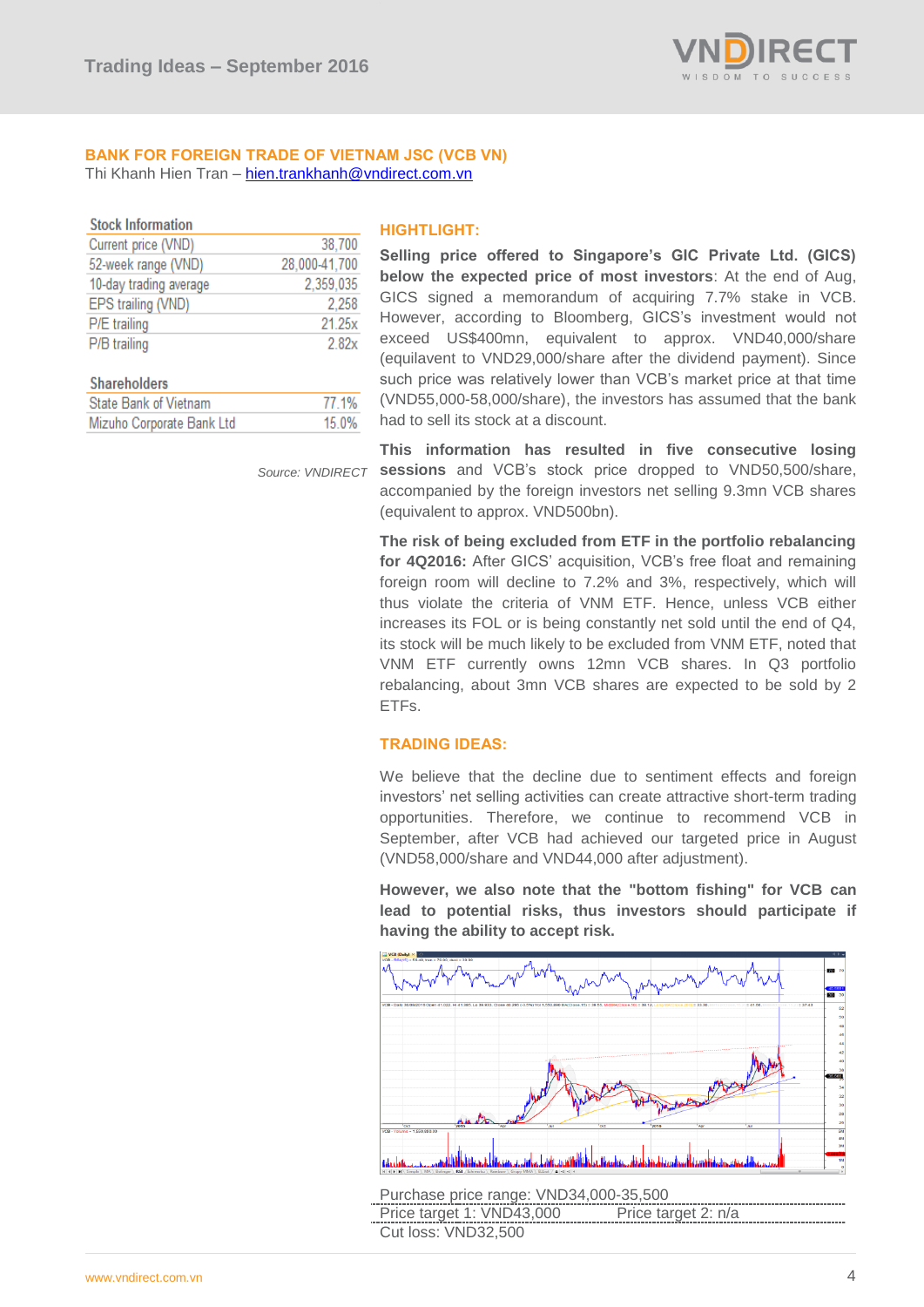

### **BAO MINH INSURANCE COPR (BMI VN)** Tran Thi Khanh Hien – [hien.trankhanh@vndirect.com.vn](mailto:hien.trankhanh@vndirect.com.vn)

| <b>Stock Information</b> |               |
|--------------------------|---------------|
| Current price (VND)      | 30,200        |
| 52-week range (VND)      | 18,500-30,200 |
| 10-day trading average   | 238,926       |
| EPS trailing (VND)       | 1,778         |
| P/E trailing             | 13.67x        |
| P/B trailing             | 0.97x         |
|                          |               |

### Shareholders

| State Capital and Investment<br>Corporation | 50.7% |
|---------------------------------------------|-------|
| <b>AXA Group</b>                            | 16.6% |
| <b>Firstland Company Limited</b>            | 5.6%  |

*Source: VNDIRECT* 

### **HIGHLIGHT:**

**Profit grows in 2016 thanks to the divestment.** In 2Q2016, BMI sold 5.5% stake in Post & Telecom. Joint Stock Insurance Corp (PTI) and earned estimated profit of VND80bn. Thereby, profit before tax reached VND122bn, (+26% yoy) and completed 75% of the plan**.**

In the second half of 2016, BMI will continue to restructure the portfolio by offerring equity auction in Bao Minh Securities with the starting price of VND11,000. We estimated that, if successful, BMI will continue to record profit of more than VND20bn in 3Q2016.

**BMI is among 10 enterprises that the Government directs State Capital Investment Corporation (SCIC) to conduct complete divestment** and this story continues to attract attention right after the meeting of the Government in Aug 17 in which the Government urged the progress. Currently, SCIC owns 50.7% of BMI. Apart from the story of SCIC"s divestment, positive price movement in some of other insurance stocks such as BIC, PGI raised interests from investors for insurance stocks, in which BMI is a relatively attractive one.



### **TRADING IDEAS:**

Price target 1: VND35,000 Price target 2: VND40,000 Cut loss: VND27,000

Purchase price range: VND28,500-29,500

BMI has had a strong rally from the session on Aug 17 and broke over the mid-term trendlines. BMI will likely to correct after having risen sharply, however the correction will not too strong when it is supported near the VND28,000 zone.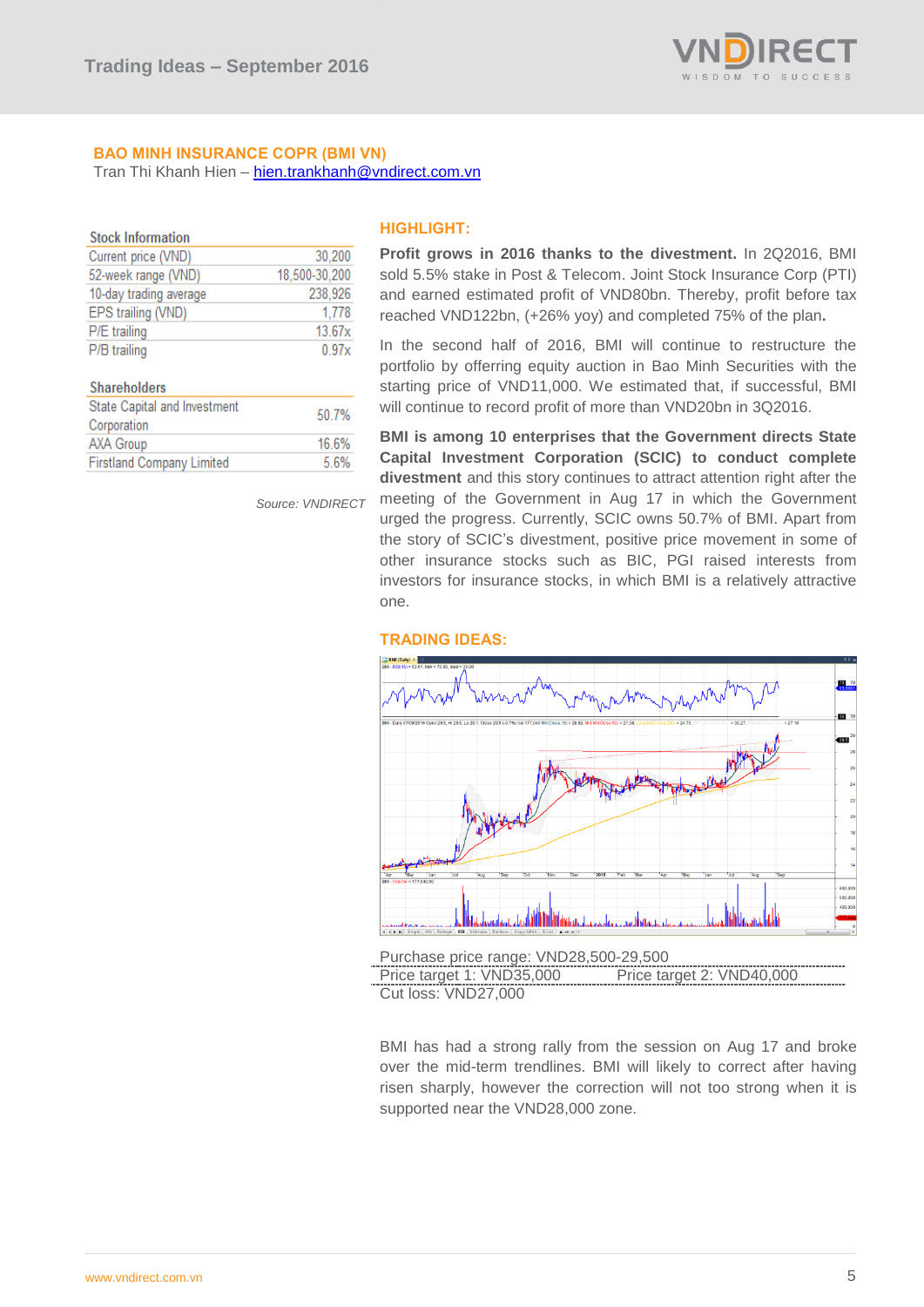

### **FPT CORP (FPT VN)**

**Red River Holding** 

Pham Le Mai – [mai.phamle@vndirect.com.vn](mailto:mai.phamle@vndirect.com.vn)

| <b>Stock Information</b>        |               |
|---------------------------------|---------------|
| Current price (VND)             | 45,600        |
| 52-week range (VND)             | 36,300-45,600 |
| 10-day trading average          | 1,660,745     |
| EPS trailing (VND)              | 4,768         |
| P/E trailing                    | 9.94x         |
| P/B trailing                    | 1.78x         |
|                                 |               |
| <b>Shareholders</b>             |               |
| <b>Truong Gia Binh</b>          | 7.1%          |
| <b>State Capital Investment</b> |               |
| Corporation (SCIC)              | 6.0%          |

*Source: VNDIRECT*

5.7%

### **HIGHLIGHT:**

**Growth in earning will return in months near year-end due to additional domestic IT projects were recognized and completed depreciation in telecom segment.** According to FPT"s spokesman, EAT of the first 7 months fell by 6.3% due to the drop in revenue of distribution (no longer exclusive distributor for Apple products and drastic drop in Window phones). However the fiber optic projects in HCM City and Hanoi have been fully depreciated so the profit for this segment will improve in the months near year-end and significantly contribute to the group's overall results.

**The process of divestment from the retail segment is estimated to be completed in 2016, and expected to improve the profit margin of the company.** According to information from the company, FPT is in the process of finding strategic investors and has approached to a number of foreign partners. The divestment deal is expected to be completed in 4Q2016.

**FPT is in the divestment list by State Capital Investment Corporation (SCIC) within 2016.** Currently, SCIC is holding 5.99% stake in FPT.



# **TRADING IDEAS:**

Price target 1: 50,000 Price target 2: 55,000

Cut loss: 42,500

Risk- taker investor can buys FPT right now at the current price or wait for a safer zone of VND43,000 – VND40,000. If it goes over previous peak of VND45,700 and the test is successful, the FPT is possible to enter a new bull.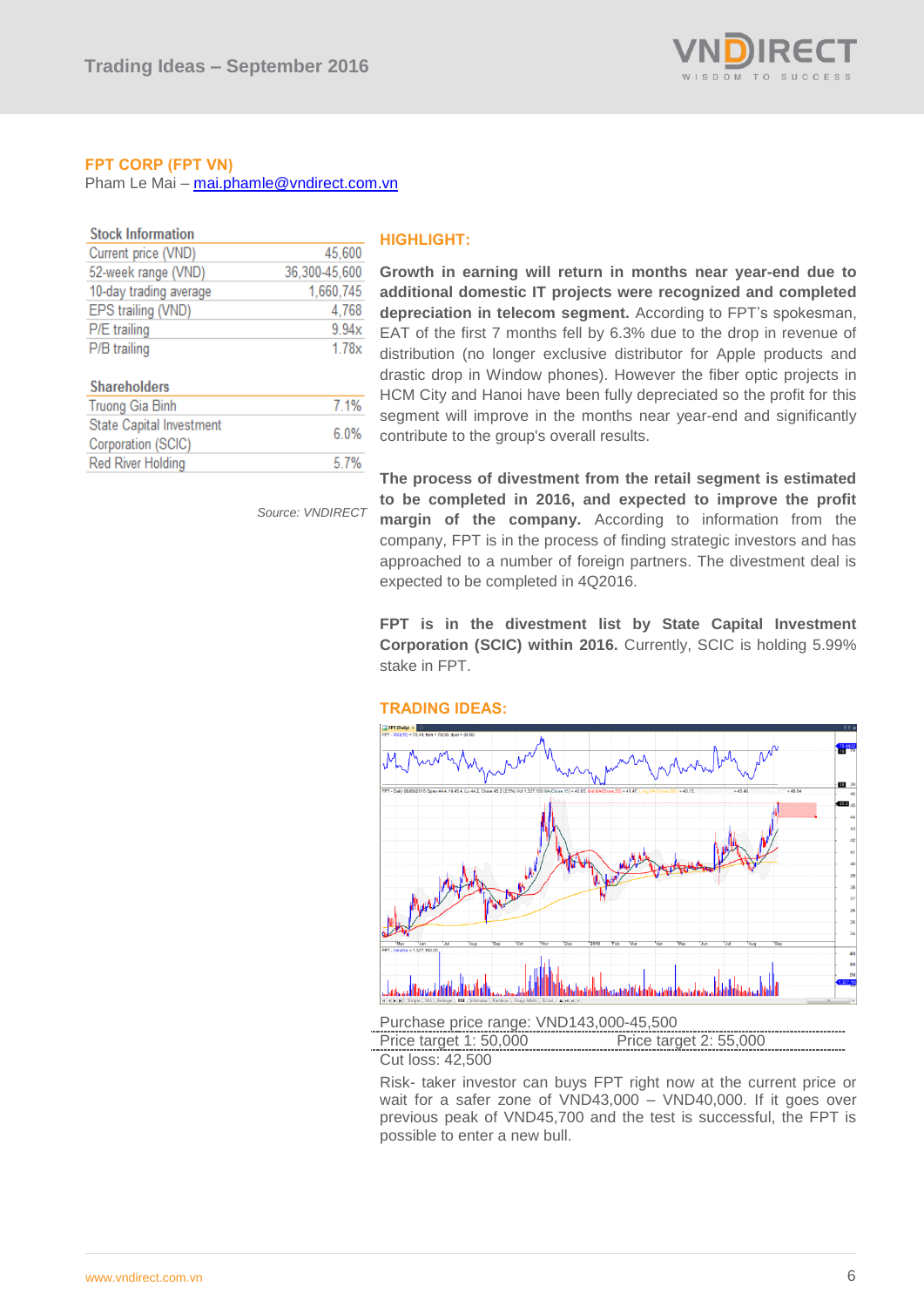

### **TASCO JSC (HUT VN)**

Pham Quang Dung

Nguyen Thanh Tuan – [tuan.nguyenthanh@vndirect.com.vn](mailto:tuan.nguyenthanh@vndirect.com.vn)

7.1%

| <b>Stock Information</b> |              |
|--------------------------|--------------|
| Current price (VND)      | 12,700       |
| 52-week range (VND)      | 8,500-12,900 |
| 10-day trading average   | 2,476,787    |
| EPS trailing (VND)       | 1,813        |
| P/E trailing             | 5.02x        |
| P/B trailing             | 0.66x        |
| <b>Shareholders</b>      |              |
| <b>PYN ELITE FUND</b>    | 7.2%         |

### **HIGHLIGHTS:**

**Foresa Villa Xuan Phuong project will be handed over in Q4, recorded the large part in Q3, so Q4 indicates investment highlight for HUT in the second half of 2016: With total investment of VND2,800bn, Foresa Villa Xuan Phuong is a major project and expected to bring main cash flows to HUT in 2015- 2016.**

Currently the project's infrastructure is completed, ready for handing over to customers in Nov 2016. HUT has recorded part of the project in the first 6 months and for remaining 2 quarters, HUT expects to records VND1,400bn in revenue and VND183bn in EAT from this project.

### Source: VNDIRECT **Q3, Q4 results will be optimistic,** accordingly, HUT plans to achieve 3Q2016 EAT of VND120bn (3Q2015 of VND14bn) and 4Q2016 EAT of VND128bn (+ 5% YoY).

**Tightening policies for the government's BOT projects will not significantly affects HUT,** the probable impact is on cash flow for the short and medium period when the roadmap of toll fee increasing will be delayed. Currently, HUT is managing and operating 5 BOT projects, building and investing 3 projects with an annual turnover of over VND500bn and profit of VND60bn**.**

### **TRADING IDEAS:**



Purchase price range: VND11,000-12,000

Price target 1: VND14,000 Price target 2: n/a Cut loss: VND10,400

HUT"s price is in positive upward trend after a couple of corrections; however, it is approaching the strong resistance of VND13,000 so we expect further correction in the near future. The ideal scenario for HUT is moving sideways in the VND12,400-VND13,000 range to accumulate then continue its upward trend. Another scenario is HUT being retested in VND11,1000-VND12,000 range; this is the area we think it's appropriate to disburse. Expectation for HUT is only for short-term as diluted risk from convertible bonds is still remaining.